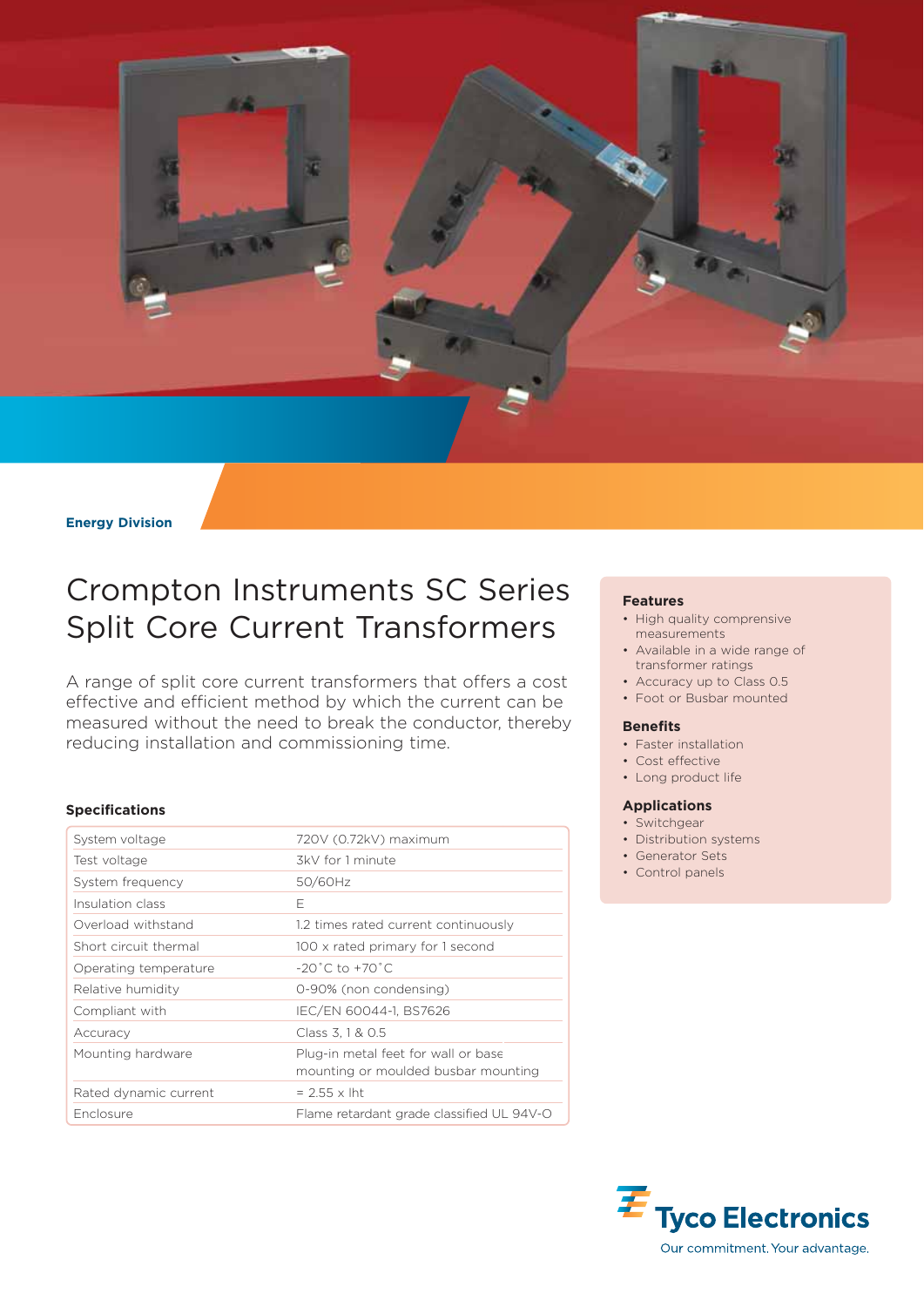# Crompton Instruments SC Series Split Core Current Transformers

### **Product Codes**

|                                                | <b>Part Number</b> | Ratio<br><b>Burden VA against class index</b> |                          |                          |                         | Aperture (mm)  |
|------------------------------------------------|--------------------|-----------------------------------------------|--------------------------|--------------------------|-------------------------|----------------|
|                                                |                    |                                               | 0.5                      | 1                        | $\overline{\mathbf{3}}$ |                |
| Case1                                          | SC1-100/5A         | 100/5A                                        | $\overline{\phantom{a}}$ | $\blacksquare$           | 1.5                     | 20 x 30        |
|                                                | SC1-150/5A         | 150/5A                                        | ÷,                       | $\overline{\phantom{a}}$ | $\overline{2}$          | 20 x 30        |
|                                                | SC1-200/5A         | 200/5A                                        |                          | 1.5                      | $2.5\,$                 | 20 x 30        |
|                                                | SC1-250/5A         | 250/5A                                        |                          | $\overline{2}$           | $\overline{4}$          | 20 x 30        |
|                                                | SC1-300/5A         | 300/5A                                        | 1.5                      | $\overline{4}$           | $\mathsf{6}$            | 20 x 30        |
|                                                | SC1-400/5A         | 400/5A                                        | 2.5                      | 6                        | 10                      | 20 x 30        |
|                                                | SC2-250/5A         | 250/5A                                        | 1                        | $\overline{2}$           | $\overline{4}$          | 50 x 80        |
|                                                | SC2-300/5A         | 300/5A                                        | 1.5                      | 3                        | 6                       | $50 \times 80$ |
|                                                | SC2-400/5A         | 400/5A                                        | 1.5                      | 3                        | 10                      | 50 x 80        |
| $\mathbf{\sim}$<br>$\mathcal{S}^{\mathcal{O}}$ | SC2-500/5A         | 500/5A                                        | 2.5                      | 5                        | 15                      | $50 \times 80$ |
| ී                                              | SC2-600/5A         | 600/5A                                        | 2.5                      | 5                        | 15                      | $50 \times 80$ |
|                                                | SC2-750/5A         | 750/5A                                        | 3                        | 6                        | 20                      | 50 x 80        |
|                                                | SC2-800/5A         | 800/5A                                        | $\mathfrak Z$            | 7.5                      | 20                      | $50 \times 80$ |
|                                                | SC2-1000/5A        | 1000/5A                                       | 5                        | 10                       | 20                      | 50 x 80        |
|                                                | SC3-250/5A         | 250/5A                                        | $\mathbb{1}$             | $\overline{2}$           | $\overline{4}$          | $80\times80$   |
|                                                | SC3-300/5A         | 300/5A                                        | 1.5                      | 3                        | 6                       | 80 x 80        |
|                                                | SC3-400/5A         | 400/5A                                        | 1.5                      | 3                        | 10                      | 80 x 80        |
| M                                              | SC3-500/5A         | 500/5A                                        | 2.5                      | 5                        | 15                      | 80 x 80        |
| Cã                                             | SC3-600/5A         | 600/5A                                        | 2.5                      | 5                        | 15                      | $80\times80$   |
|                                                | SC3-750/5A         | 750/5A                                        | 3                        | 6                        | 20                      | 80 x 80        |
|                                                | SC3-800/5A         | 800/5A                                        | 3                        | 7.5                      | 20                      | $80\times80$   |
|                                                | SC3-1000/5A        | 1000/5A                                       | 5                        | 10                       | 20                      | 80 x 80        |
|                                                | SC4-500/5A         | 500/5A                                        |                          | $\overline{4}$           | 12.5                    | 80 x 120       |
|                                                | SC4-600/5A         | 600/5A                                        | $\overline{\phantom{a}}$ | 5                        | 15                      | 80 x 120       |
|                                                | SC4-750/5A         | 750/5A                                        | 2.5                      | $\mathsf 6$              | 17.5                    | 80 x 120       |
| 4                                              | SC4-800/5A         | 800/5A                                        | 3                        | 7.5                      | 20                      | 80 x 120       |
| Case                                           | SC4-1000/5A        | 1000/5A                                       | 5                        | $10$                     | 20                      | 80 x 120       |
|                                                | SC4-1200/5A        | 1200/5A                                       | 6                        | 12.5                     | 25                      | 80 x 120       |
|                                                | SC4-1250/5A        | 1250/5A                                       | 7.5                      | 15                       | 30                      | 80 x 120       |
|                                                | SC4-1500/5A        | 1500/5A                                       | 8                        | 17                       | 30                      | 80 x 120       |
|                                                | SC4-1600/5A        | 1600/5A                                       | 8                        | 17                       | 30                      | 80 x 120       |
|                                                | SC5-1000/5A        | 1000/5A                                       | 10                       | 15                       | 20                      | 80 x 160       |
|                                                | SC5-1250/5A        | 1250/5A                                       | 10                       | 15                       | 20                      | 80 x 160       |
|                                                | SC5-1500/5A        | 1500/5A                                       | 15                       | 20                       | 25                      | 80 x 160       |
| S                                              | SC5-2000/5A        | 2000/5A                                       | 15                       | 20                       | 25                      | 80 x 160       |
| Case                                           | SC5-2500/5A        | 2500/5A                                       | 15                       | 20                       | 25                      | 80 x 160       |
|                                                | SC5-3000/5A        | 3000/5A                                       | 20                       | 25                       | 30                      | 80 x 160       |
|                                                | SC5-4000/5A        | 4000/5A                                       | 20                       | 25                       | 30                      | 80 x 160       |
|                                                | SC5-5000/5A        | 5000/5A                                       | 20                       | 25                       | 30                      | 80 x 160       |
|                                                | SC5-6000/5A        | 6000/5A                                       | $20\,$                   | $25\,$                   | 30                      | 80 x 160       |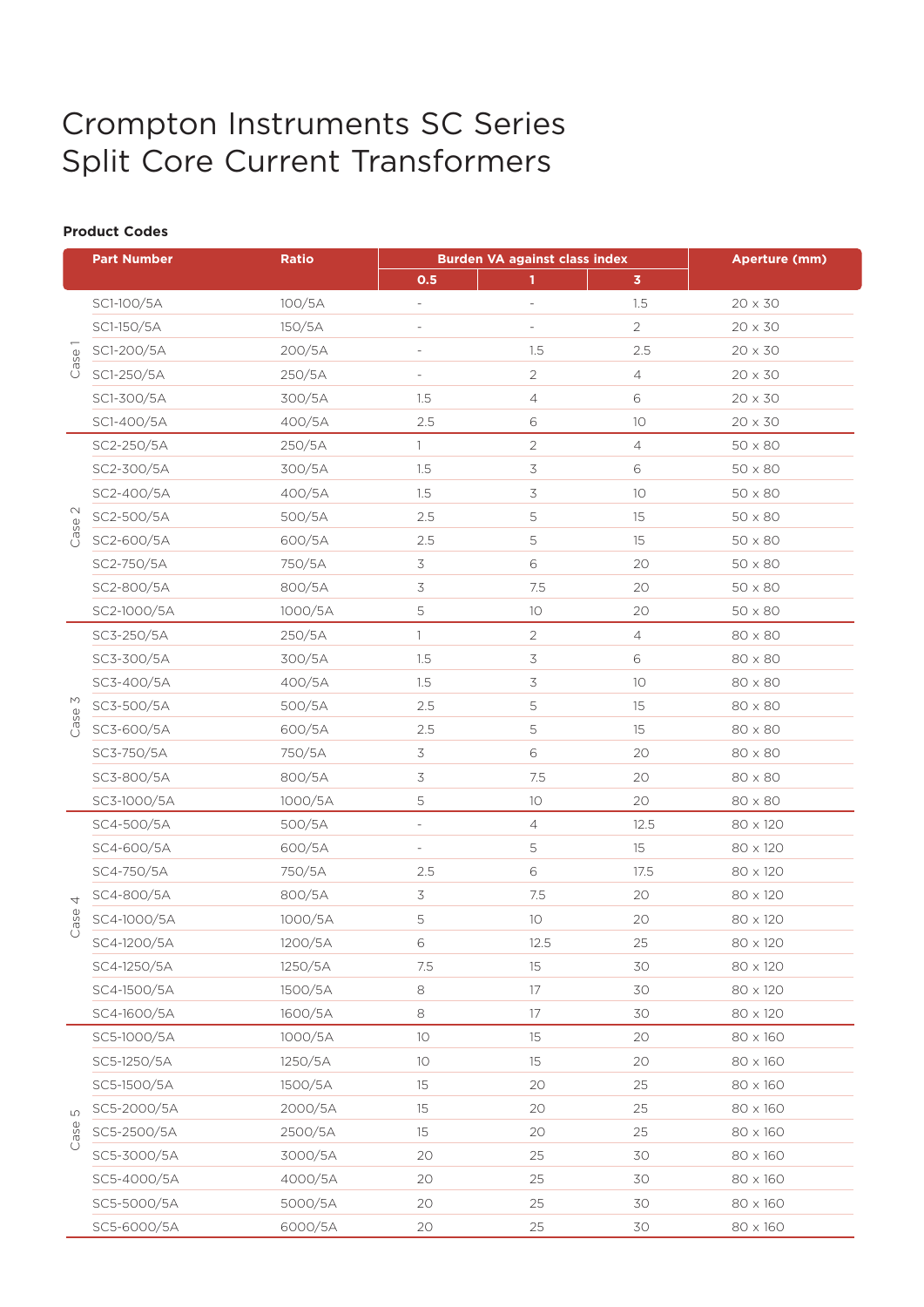





с

| <b>Model</b> | Case 1 | Case 2 | Case 3 | Case 4 | Case 5 |  |
|--------------|--------|--------|--------|--------|--------|--|
| A            | 20     | 50     | 80     | 80     | 80     |  |
| в            | 30     | 80     | 80     | 120    | 160    |  |
| $\mathsf{C}$ | 51     | 78     | 108    | 108    | 120    |  |
| D            | 89     | 114    | 144    | 144    | 184    |  |
| Е            | 111    | 145    | 145    | 185    | 245    |  |
| F            | 34     | 32     | 32     | 32     | 52     |  |
| G            | 47     | 32     | 32     | 32     | 52     |  |
| н            | 40     | 32     | 32     | 32     | 52     |  |
|              | 32     | 33     | 33     | 33     | 38     |  |
| Weight (kg)  | 0.75   | 0.90   | 1.05   | 1.25   | 4.30   |  |

 $\overline{\phantom{a}}$